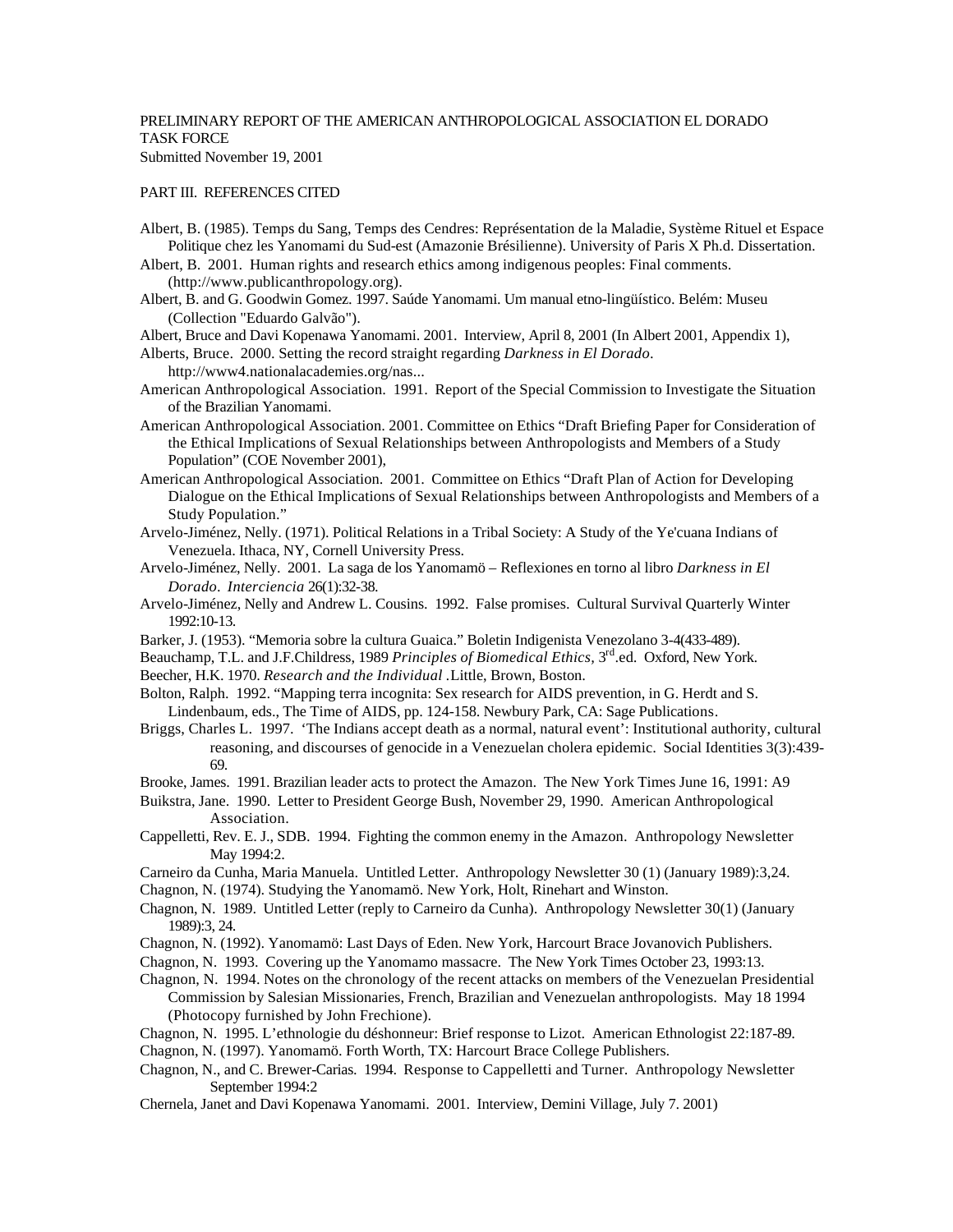Civrieux, M de. (1970). Watunna, Mitología Maquiritare. Caracas: Monte Avila Editores.

- Colchester, Marcus with Fiona Watson. 1995. Venezuela: Violations of Indigenous Rights. Report to the International Labour Office on the ObservationofILO Convention 107.
- Collins, K.J. and J.S. Weiner. 1977. *Human Adaptability: A History and Compendium of Research in the International Biological Programme,*Taylor and Francis, London.
- Doyle, L. and J.S. Tobias. 2001.*Informed Consent in Medical Research .*BMJ Books, London.
- Engelhardt, Jr., H.T. 1986. *The Foundations of Bioethics.* Oxford, New York.
- Faden, R.R. and T.L. Beauchamp 1986. *A History and Theory of Informed Consent.* Oxford, New York.
- Ferguson, Brian. 1995. Yanomami Warfare. Santa Fe: School of American Research.
- Fox, Robin. 1994. Evil wrought in the name of God. Anthropology Newsletter March 1994:2.
- Geertz, Clifford. 2001. Life among the anthros. New York Review of Books (http://www.nybooks.com/nyrev)
- Gibbons, Ann. 1991. Yanomami People Threatened. Science June 1991 (Volume and page obscured in photocopy attached to Turner 1991).
- Good, Kenneth with David Chanoff. 1991. Into the Heart. New York: Harper Collins College Publishers.

Graham, Laura. 2001. How Shall Indians Speak? Amazonian Indians and the Symbolic

 Politics of Language in the Global Public Sphere. To appear in Indigenous Movements, Self-Representation, and the State in Latin America, Eds. Kay Warren and Jean Jackson. Austin: University of Texas Press.

Grandin, Greg. 2000. Coming of Age in Venezuela. The Nation December 11, 2000:12-17.

- Hames, Raymond. 2001. Round two: Informed consent and telling it like it is. (http://www.publicanthropology.org/)
- Hill, Kim. 2001. Comments on the first round of discussion concerning ethical issues raised by the Tierney book. (http://www.publicanthropology.org/)
- Humboldt, A von. (1967[1859]). Del Orinoco al Amazonas. Barcelona, Editorial Labor.
- Hurtado, A. Magdalena, Kim Hill, Hillard Kaplan and Jane Lancaster. 2001. Disease among Indigenous South Americans. Anthropology News February 2001:5,6
- International Genetic Epidemiology Society. 2000. Commentary on "*Darkness in El Dorado*" by Patrick Tierney. (http://www.genepi.org)
- Johnson, Rachel and Stephen Fidler. 1991. GU may back Brazil's \$1.5bn debt-for-nature swap. International Harold Tribune?? (Title obscured by photocopy)
- Koch-Grünberg, T. (1966 [1917]). Del Roraima al Orinoco. Caracas, Banco Central de Venezuela.
- Kulick, Don and Margaret Wilson. 1995. Taboo: Sex, Identity and Erotic subjectivity in Anthropological Fieldwork. New York: Routledge.
- Lewin, Ellen and William L. Leap. 1996. Out in the Field: Reflections of Lesbian and Gay Fieldworkers. Urbana: University of Illinois Press.
- Lisansky, Judith. 1990. Situation of Yanamami and need for AAA action. Memorandum to Jane Buikstra and Annette Weiner. AAA Files.

Lizot, J. 1984. Noms Personnels. In "Les Yanomami Centraux". Cahiers de

- L'Homme, Chapitre VII, pp. 125-136. Editions de L'Ecole de Hautes Etudes en Sciences Sociales. Paris. Lobo, Maria Stella de Castro, Karis Maria Pinho Rodrigues, Diana Maul de Carvalho, and Fernando Sergio
- Viana Martins. 2001. Report of the Medical Team of the Federal University of Rio de Janeiro.
- Machalek, Richard. 1989. Yanomamo. Anthropology Newsletter 30 (6) (September 1989):3,37.

Migliazza, Ernesto. 2001. Letter to Jane Hill, July 22, 2001.

Moberg, David. 1991. In the Amazon, an epic of greed. In These Times 15 (21):3-?

- Monaghan, Peter. 1994. Bitter warfare in anthropology. Chronicle of Higher Education (October 26, 1944): A10, A18-19.
- Morton, N. 2001 "Darkness in El Dorado:human: genetics on trial. *Journal of Genetics* 80: 45-52.
- Neel, J.V. 1994. *Physician to the Gene Pool.* John Wiley, New York.
- Neel, J.V., W.R. Centerwall, N.A. Chagnon, and H.L. Casey. 1970 "Notes on the effect of measles and measles vaccine in a virgin-soil population of South American Indians" *American Journal of Epidemiology* 91(4): 418-429.
- O Estado de Sao Paulo. 1991. A ecomentira. 20 Junho 1991:3
- Peters, John F. 1998. Life among the Yanomami. Peterborough, ONT: Broadview Press.
- Proctor, Robert N. 2000. Anthropologists under fire, Charges of abuse of a remote tribal people must be answered. Nature 408:137-39.
- Ramos, Alcida (1995). Sanumá Memories. Madison, The University of Wisconsin Press.